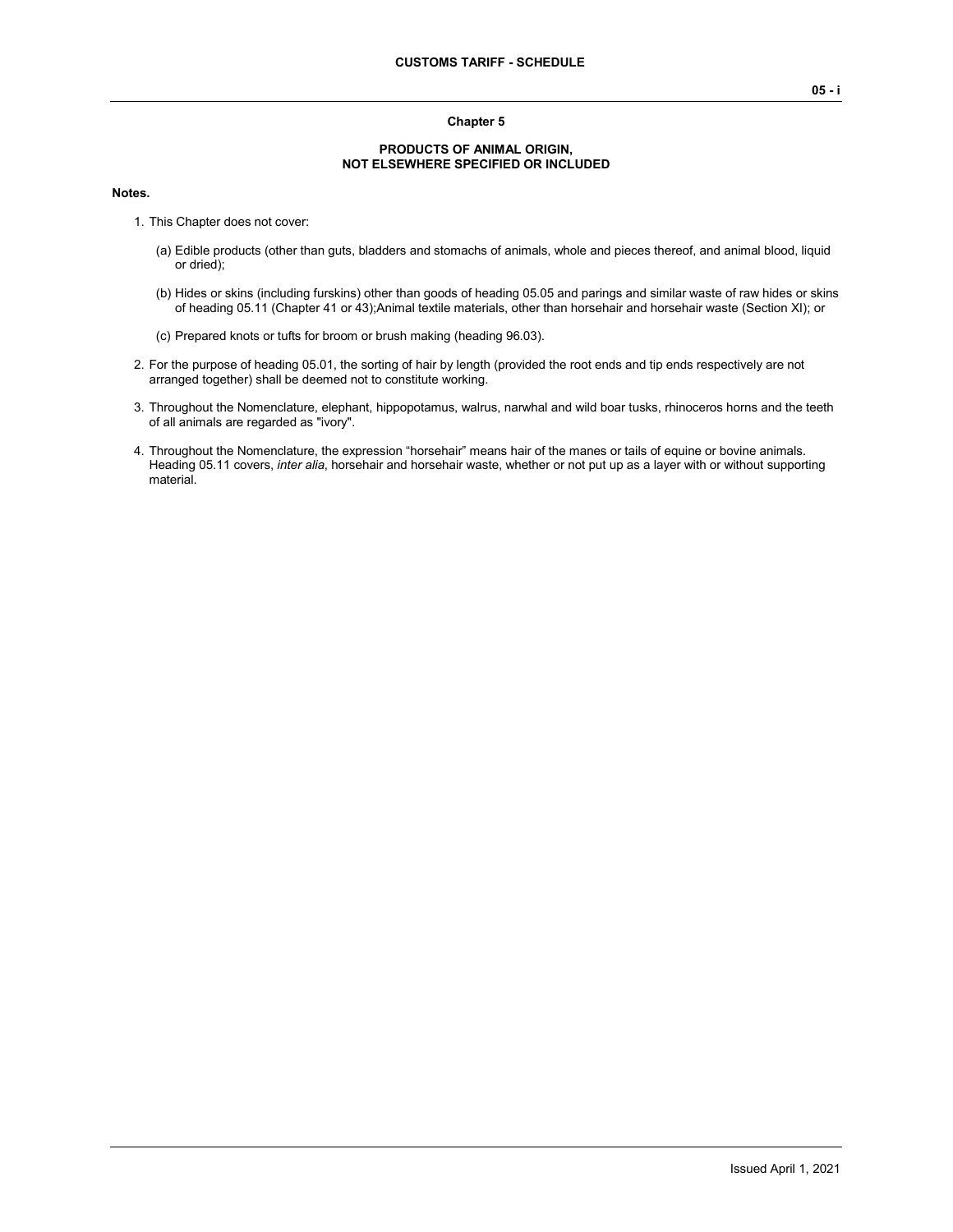# **CUSTOMS TARIFF - SCHEDULE**

| <b>Tariff</b><br>SS<br>Item | <b>Description of Goods</b>                                                                                                                                                                                                                                                     | Unit of<br>Meas.  | <b>MFN</b><br>Tariff | <b>Applicable</b><br><b>Preferential Tariffs</b>                                                                               |
|-----------------------------|---------------------------------------------------------------------------------------------------------------------------------------------------------------------------------------------------------------------------------------------------------------------------------|-------------------|----------------------|--------------------------------------------------------------------------------------------------------------------------------|
|                             | 0501.00.00 00 Human hair, unworked, whether or not washed or scoured; waste of<br>human hair.                                                                                                                                                                                   | KGM               | Free                 | CCCT, LDCT, GPT,<br>UST, MXT, CIAT, CT,<br>CRT, IT, NT, SLT, PT,<br>COLT, JT, PAT, HNT,<br>KRT, CEUT, UAT,<br>CPTPT, UKT: Free |
| 05.02                       | Pigs', hogs' or boars' bristles and hair; badger hair and other brush<br>making hair; waste of such bristles or hair.                                                                                                                                                           |                   |                      |                                                                                                                                |
|                             | 0502.10.00 00 - Pigs', hogs' or boars' bristles and hair and waste thereof                                                                                                                                                                                                      | KGM               | Free                 | CCCT, LDCT, GPT,<br>UST, MXT, CIAT, CT,<br>CRT, IT, NT, SLT, PT,<br>COLT, JT, PAT, HNT,<br>KRT, CEUT, UAT,<br>CPTPT, UKT: Free |
| 0502.90.00 00 - Other       |                                                                                                                                                                                                                                                                                 | <b>KGM</b>        | Free                 | CCCT, LDCT, GPT,<br>UST, MXT, CIAT, CT,<br>CRT, IT, NT, SLT, PT,<br>COLT, JT, PAT, HNT,<br>KRT, CEUT, UAT,<br>CPTPT, UKT: Free |
| 0504.00.00                  | Guts, bladders and stomachs of animals (other than fish), whole and<br>pieces thereof, fresh, chilled, frozen, salted, in brine, dried or smoked.                                                                                                                               |                   | Free                 | CCCT, LDCT, GPT,<br>UST, MXT, CIAT, CT,<br>CRT, IT, PT, COLT, JT,<br>PAT, HNT, KRT, CEUT,<br>UAT, CPTPT,<br>UKT: Free          |
|                             | -----Sausage casings:                                                                                                                                                                                                                                                           | KGM<br>KGM<br>KGM |                      |                                                                                                                                |
| 05.05                       | Skins and other parts of birds, with their feathers or down, feathers and<br>parts of feathers (whether or not with trimmed edges) and down, not<br>further worked than cleaned, disinfected or treated for preservation;<br>powder and waste of feathers or parts of feathers. |                   |                      |                                                                                                                                |
|                             | 0505.10.00 00 - Feathers of a kind used for stuffing; down                                                                                                                                                                                                                      | KGM               | Free                 | CCCT, LDCT, GPT,<br>UST, MXT, CIAT, CT,<br>CRT, IT, NT, SLT, PT,<br>COLT, JT, PAT, HNT,<br>KRT, CEUT, UAT,<br>CPTPT, UKT: Free |
| 0505.90.00                  | -Other                                                                                                                                                                                                                                                                          |                   | Free                 | CCCT, LDCT, GPT,<br>UST, MXT, CIAT, CT,<br>CRT, IT, NT, SLT, PT,<br>COLT, JT, PAT, HNT,<br>KRT, CEUT, UAT,<br>CPTPT, UKT: Free |
|                             |                                                                                                                                                                                                                                                                                 | KGM               |                      |                                                                                                                                |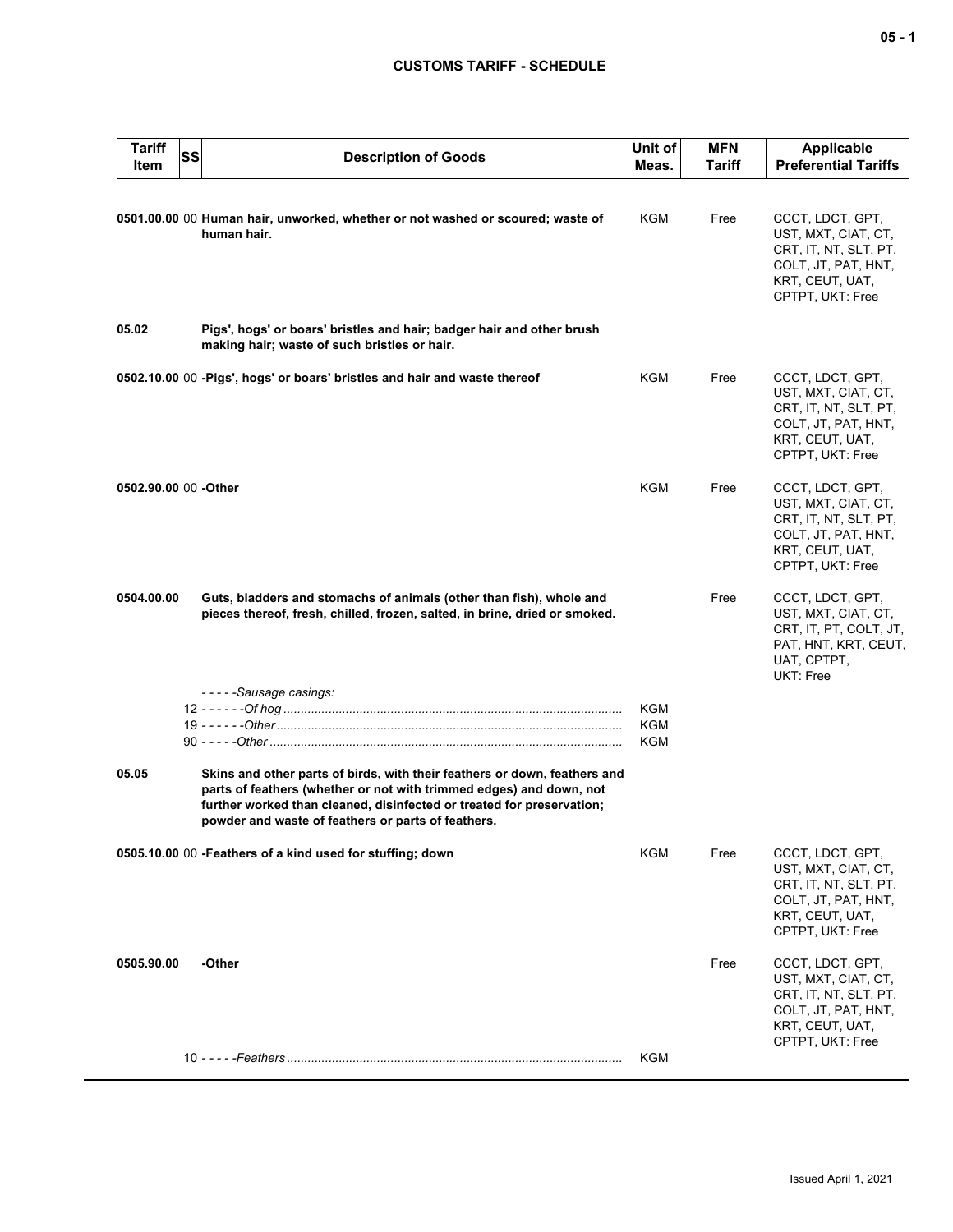| <b>Tariff</b><br>Item | SS | <b>Description of Goods</b>                                                                                                                                                                                                                             | Unit of<br>Meas.  | <b>MFN</b><br>Tariff | Applicable<br><b>Preferential Tariffs</b>                                                                                      |
|-----------------------|----|---------------------------------------------------------------------------------------------------------------------------------------------------------------------------------------------------------------------------------------------------------|-------------------|----------------------|--------------------------------------------------------------------------------------------------------------------------------|
|                       |    |                                                                                                                                                                                                                                                         | <b>KGM</b><br>KGM |                      |                                                                                                                                |
| 05.06                 |    | Bones and horn-cores, unworked, defatted, simply prepared (but not cut<br>to shape), treated with acid or degelatinized; powder and waste of these<br>products.                                                                                         |                   |                      |                                                                                                                                |
|                       |    | 0506.10.00 00 -Ossein and bones treated with acid                                                                                                                                                                                                       |                   | Free                 | CCCT, LDCT, GPT,<br>UST, MXT, CIAT, CT,<br>CRT, IT, PT, COLT, JT,<br>PAT, HNT, KRT, CEUT,<br>UAT, CPTPT,<br>UKT: Free          |
| 0506.90.00            |    | -Other                                                                                                                                                                                                                                                  |                   | Free                 | CCCT, LDCT, GPT,<br>UST, MXT, CIAT, CT,<br>CRT, IT, SLT, PT,<br>COLT, JT, PAT, HNT,<br>KRT, CEUT, UAT,<br>CPTPT, UKT: Free     |
|                       |    |                                                                                                                                                                                                                                                         | KGM<br><b>KGM</b> |                      |                                                                                                                                |
| 05.07                 |    | Ivory, tortoise-shell, whalebone and whalebone hair, horns, antlers,<br>hooves, nails, claws and beaks, unworked or simply prepared but not<br>cut to shape; powder and waste of these products.                                                        |                   |                      |                                                                                                                                |
|                       |    | 0507.10.00 00 - Ivory; ivory powder and waste                                                                                                                                                                                                           |                   | Free                 | CCCT, LDCT, GPT,<br>UST, MXT, CIAT, CT,<br>CRT, IT, NT, SLT, PT,<br>COLT, JT, PAT, HNT,<br>KRT, CEUT, UAT,<br>CPTPT, UKT: Free |
| 0507.90.00 00 -Other  |    |                                                                                                                                                                                                                                                         | KGM               | Free                 | CCCT, LDCT, GPT,<br>UST, MXT, CIAT, CT,<br>CRT, IT, NT, SLT, PT,<br>COLT, JT, PAT, HNT,<br>KRT, CEUT, UAT,<br>CPTPT, UKT: Free |
| 0508.00.00            |    | Coral and similar materials, unworked or simply prepared but not<br>otherwise worked; shells of molluscs, crustaceans or echinoderms and<br>cuttle-bone, unworked or simply prepared but not cut to shape, powder<br>and waste thereof.                 |                   | Free                 | CCCT, LDCT, GPT,<br>UST, MXT, CIAT, CT,<br>CRT, IT, NT, SLT, PT,<br>COLT, JT, PAT, HNT,<br>KRT, CEUT, UAT,<br>CPTPT, UKT: Free |
|                       |    |                                                                                                                                                                                                                                                         | KGM<br>KGM        |                      |                                                                                                                                |
|                       |    | 0510.00.00 00 Ambergris, castoreum, civet and musk; cantharides; bile, whether or not<br>dried; glands and other animal products used in the preparation of<br>pharmaceutical products, fresh, chilled, frozen or otherwise<br>provisionally preserved. |                   | Free                 | CCCT, LDCT, GPT,<br>UST, MXT, CIAT, CT,<br>CRT, IT, NT, SLT, PT,<br>COLT, JT, PAT, HNT,<br>KRT, CEUT, UAT,<br>CPTPT, UKT: Free |